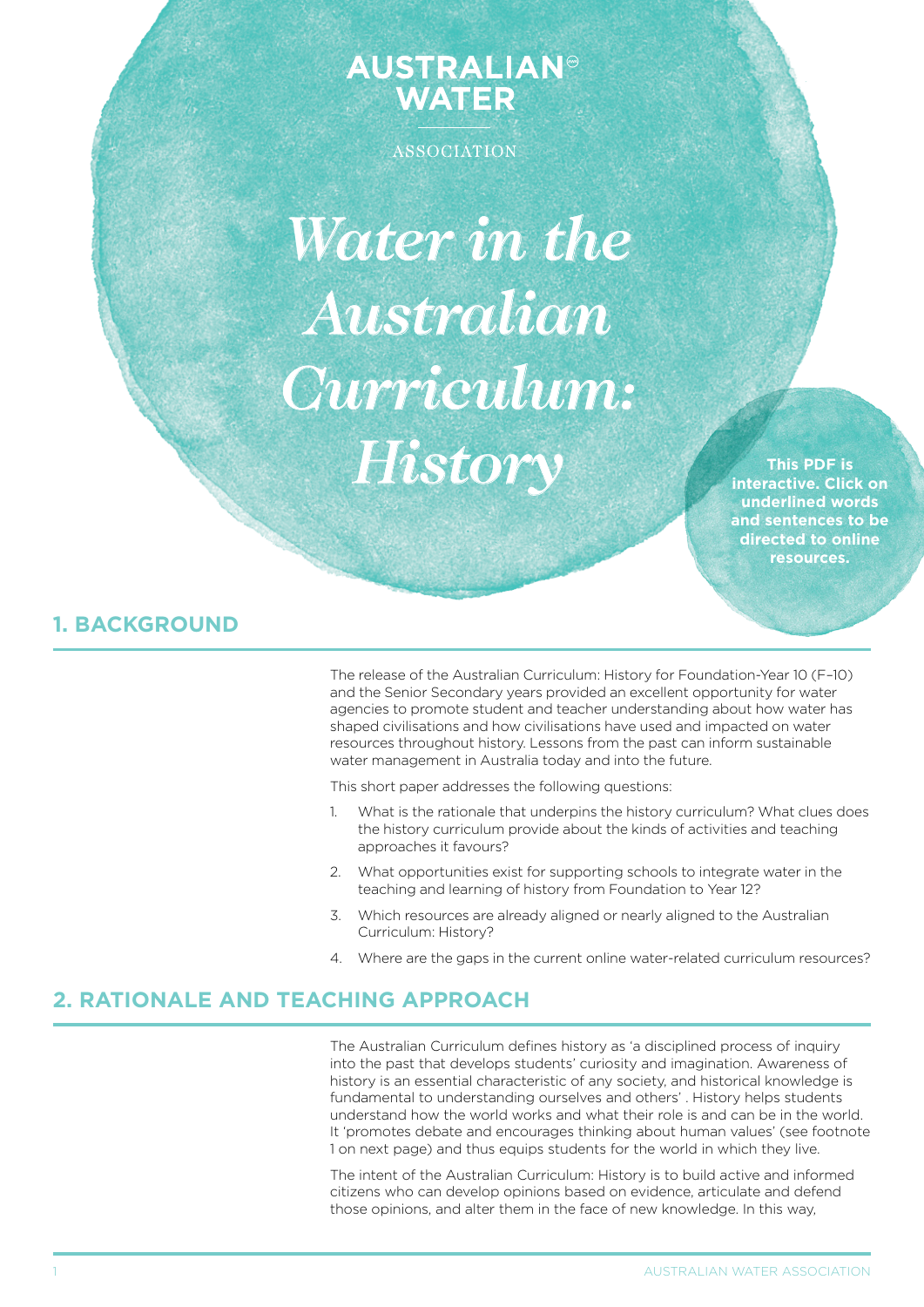students build a sophisticated understanding of the broad patterns of history and of the role played by individuals and communities within those patterns of change and continuity.

The curriculum supports teachers in their efforts to target the distinct nature and developmental levels of their learners. It provides content, concepts and skills appropriate to the level of the students and supports connections across time, culture, ideas and students' personal experiences.

The curriculum seeks to develop students' understanding and use of historical concepts such as evidence, continuity and change, cause and effect, perspectives, empathy, significance and contestability. Teaching approaches are intended to be diverse and engaging; they are inquiry-based and include experimentation, role-play, imaginative inquiry and field visits.

In 2015, changes were made to the Australian Curriculum: F – 10 in response to the 2014 Review of the Australian Curriculum—particularly to the Humanities learning area. These changes are reflected in the v8.2 F-10 Curriculum and references to specific content descriptions in this report have been updated. The Australian Curriculum review addressed concerns about the volume of material expected to be covered in the primary years by replacing Geography, History, Civics and Citizenship and Business subjects with a single Foundation – Years 6/7 Humanities and Social Sciences (HASS) learning area. The information provided below has been updated to using the v8.2 Australian Curriculum for the HASS learning area Years F–6/7 and the History subject for Years 7–10.

Following the 2014 review, time was provided to allow schools in each state and territory to transition to the new version of the Australian Curriculum. Contact information for state-based implementation of the Australian Curriculum can be found on the Australian Curriculum website.

The Australian Curriculum: 7–10 History is organised into two interrelated strands: Historical Knowledge and Understanding and Historical Skills. The Historical Skills strand promotes skills used in the process of historical inquiry: chronology, terms and concepts; historical questions and research; the analysis and use of sources; perspectives and interpretations; explanation and communication. The two strands are intended to be integrated with the Historical Knowledge and Understanding strand providing the contexts through which relevant historical skills are developed. From Years 7 to 10 the curriculum structure also includes an overview of the historical period and depth studies. The overview is designed to introduce the broad content and contexts for study. The depth studies provide scope for the development of historical knowledge, understanding and skills. The curriculum provides opportunities for the content to be taught using specific local contexts.

The curriculum structure for the HASS learning area from Foundation to Year 6/7 includes a description of the content focus and key inquiry questions.

The senior secondary history curriculum consists of two courses: Ancient History and Modern History. These courses offer more opportunities for specialisation in learning through electives. In Ancient History, students study the key institutions, structures and features of ancient societies and develop a broader and deeper comprehension of the origins, impact and legacy of ideas, beliefs and values of the ancient world (see footnote 2).

1 © Australian Curriculum, Assessment and Reporting Authority (ACARA) 2010 to present, unless otherwise indicated. This material was downloaded from the Australian Curriculum website [\(http://www.australiancurriculum.edu.au/humanities-and-social-sciences/history/](http://www.australiancurriculum.edu.au/humanities-and-social-sciences/history/rationale) [rationale\)](http://www.australiancurriculum.edu.au/humanities-and-social-sciences/history/rationale) (accessed 28 July 2016) and was not modified. The material is licensed under CC BY 4.0. Version updates are tracked on the Curriculum version history page of the Australian Curriculum website. ACARA does not endorse any product that uses the Australian Curriculum or make any representations as to the quality of such products. Any product that uses material published on this website should not be taken to be affiliated with ACARA or have the sponsorship or approval of ACARA. It is up to each person to make their own assessment of the product, taking into account matters including, but not limited to, the version number and the degree to which the materials align with the content descriptions (where relevant). Where there is a claim of alignment, it is important to check that the materials align with the content descriptions (endorsed by all education Ministers), not the elaborations (examples provided by ACARA).

2 Australian Curriculum, Assessment and Reporting Authority (ACARA) [<http://www.](http://www.australiancurriculum.edu.au/SeniorSecondary/humanities-and-social-sciences/ancient-history/structure-of-ancient-history) [australiancurriculum.edu.au/SeniorSecondary/humanities-and-social-sciences/ancient](http://www.australiancurriculum.edu.au/SeniorSecondary/humanities-and-social-sciences/ancient-history/structure-of-ancient-history)[history/structure-of-ancient-history](http://www.australiancurriculum.edu.au/SeniorSecondary/humanities-and-social-sciences/ancient-history/structure-of-ancient-history)> Accessed 28 July 2016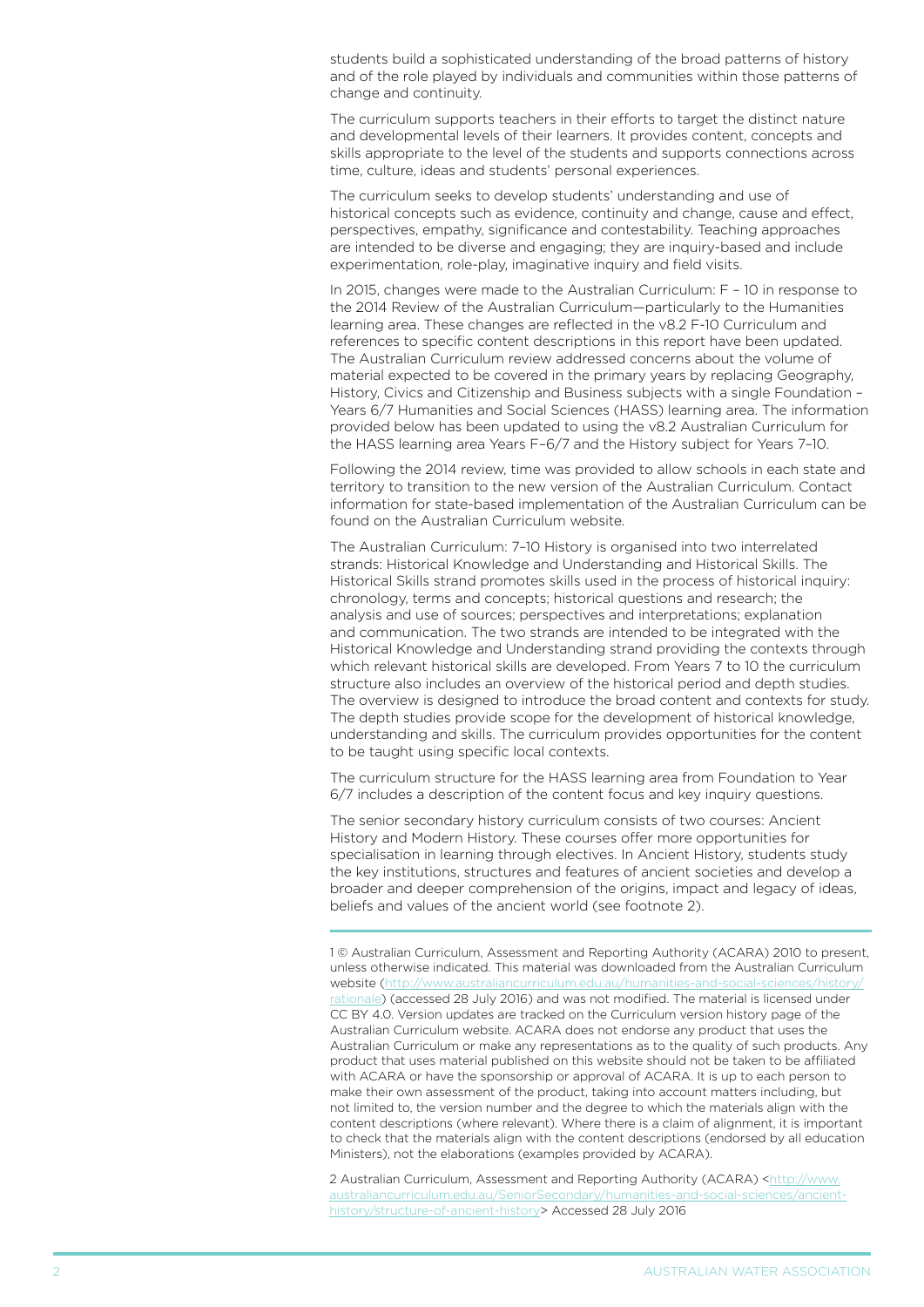The Ancient History curriculum enables students to study life in early civilisations based on the analysis and interpretation of physical and written remains. The ancient period, as defined in this curriculum, extends from the development of early human communities to the end of late antiquity AD 650, with a particular focus on the ancient societies of Europe, the Near East and Asia.

In Modern History, students explore the many forces, including structures, values, systems, innovations, disputes, world orders and world views from the past that shaped today's world. The Modern History curriculum enables students to study those forces in order to provide them with a more thorough understanding of the world in which they live. The focus of this curriculum is primarily on the 20th century, but it refers to formative changes from the 18th century onwards. The Modern History curriculum encourages and enables students to make connections with the world today and their part in it.

In Ancient History and Modern History, students must study four units usually over two years. The last two units are more challenging than the first two. State authorities are responsible for the final structure of the courses, for integrating Australian Curriculum content and achievement into those courses and for assessment and certification.

The content descriptions in the curriculum prescribe what the teachers are expected to teach and what the students are expected to learn about. The elaborations provided in the F–10 curriculum are intended to illustrate and exemplify the content descriptions only. They are not part of the curriculum.

The Australian Curriculum identifies seven general capabilities that—together with curriculum content and the cross-curriculum priorities––will help students live successfully in the twenty-first century. They are:

- Literacy
- **Numeracy**
- Information and communication technology (ICT) capability
- Critical and creative thinking
- Personal and social capability
- **Ethical understanding**
- Intercultural understanding.

Where resources are developed to support the Australian Curriculum: History, it would be useful to be explicit about how those resources assist teachers to teach these general capabilities.

In the Australian Curriculum: History, the cross-curriculum priorities areas can be addressed in the following ways:

#### **Aboriginal and Torres Strait Islander histories and cultures:**

Students can examine historical perspectives from Aboriginal and Torres Strait Islander viewpoints and learn about Aboriginal and Torres Strait Islander Peoples prior to colonisation by the British; they can consider the impacts of contact on resources including water.

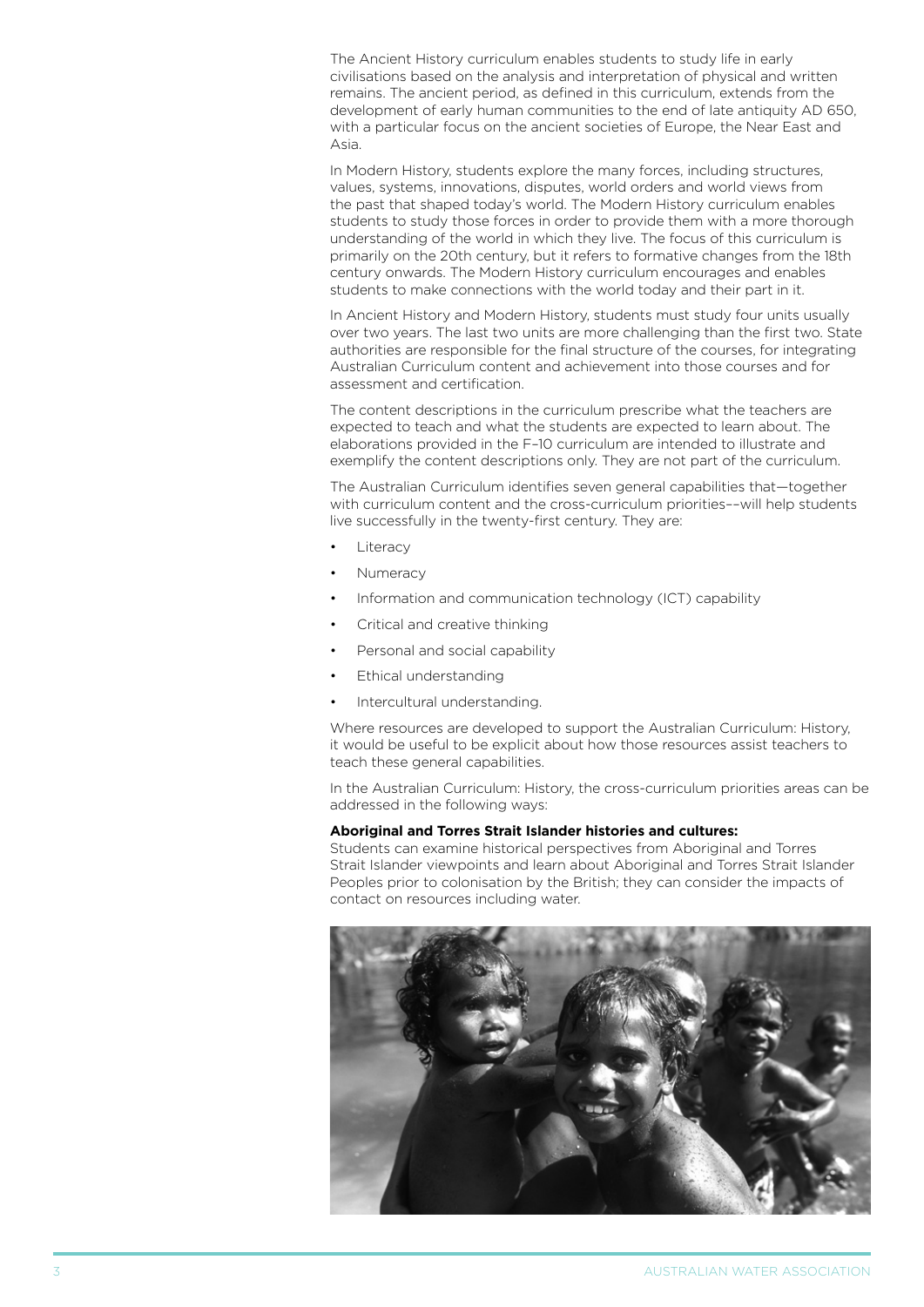#### **Asia and Australia's engagement with Asia:**

Students can explore the diversity of Asian cultures, beliefs and environments and the historical development of those cultures including their water management practices.

#### **Sustainability:**

Through the lens of sustainability, students can refine their world views, particularly in relation to judgments about past social and economic systems and the use of water resources. This priority invites students to consider the impact of humans on their local and regional environments, and how environments— particularly the availability of water resources—shaped society.

Students can develop understanding of the changes in environments over time, the role played by individuals and communities in protecting environments, the emergence of farming and settled communities, the development of the Industrial Revolution and the growth of population, the overuse of natural resources (including water) and the rise of environmental movements. It's important to note that this priority is also intended to be futures-oriented. Students can learn how to create a more ecologically and socially just world through informed action.

### **3. WATER-RELATED TOPICS AND OPPORTUNITIES IN YEAR LEVELS**

Opportunities for supporting teachers to incorporate a focus on water topics can be found in the content descriptions and the depth studies in Australian Curriculum: History from Year 1 to 12.

#### **AUStralian curriculum: history f-10**

The content descriptions most relevant to the teaching of water in F–6/7 HASS and 7–10 History are listed in the Appendix. There are opportunities to incorporate water-related topics in all year levels except Foundation and Year 6.

In Year 1, students are introduced to similarities between the past and the present. They explore changes over time in relation to their daily lives and those of their parents and grandparents. Here, they could consider different leisure activities linked to water in creeks, rivers or dams for instance.

This investigation of similarities and differences continues into Year 2, where students also study the impacts of technology on the way people live. Year 2 also looks at local history: they consider remains of the past and why they should be preserved. Students study a significant person, building, site or part of the natural environment in the local community and what it reveals about the past. This site could be a local waterway or water management feature (e.g. dam, water treatment plant).

Students also investigate and compare changes in features from the past and present. For instance, they could also compare the use of historical waterrelated artefacts such as hand-pumps or chamber pots with current methods of water supply or sanitation.

As they get older, the investigations become broader. The Year 3 curriculum asks them to consider the importance of Country and Place to Aboriginal and Torres Strait Islander peoples. This provides an opportunity to consider the role of water in the way of life of these peoples.

Year 4 takes the students out into the world. It introduces world history including European exploration and the early settlement of Australia. They consider the cultural and environmental impacts of exploration on existing societies. They examine the connection of Aboriginal and Torres Strait Islander peoples to sea, water, land and sky.

Students in Year 5 consider 19th century Australian history. They look at daily life and the factors that influenced patterns of development. Access to water for drinking, farming or grazing influenced the development of the colony. Students look at the expansion of farming and the impacts of drought. Students also consider how people changed the environment.

Year 7 students explore key features of ancient societies of the period approximately 60 000 BC (BCE) – c.650 AD (CE) and could consider how ancient societies sourced, used and disposed of water in their daily lives and work in some of the depth studies.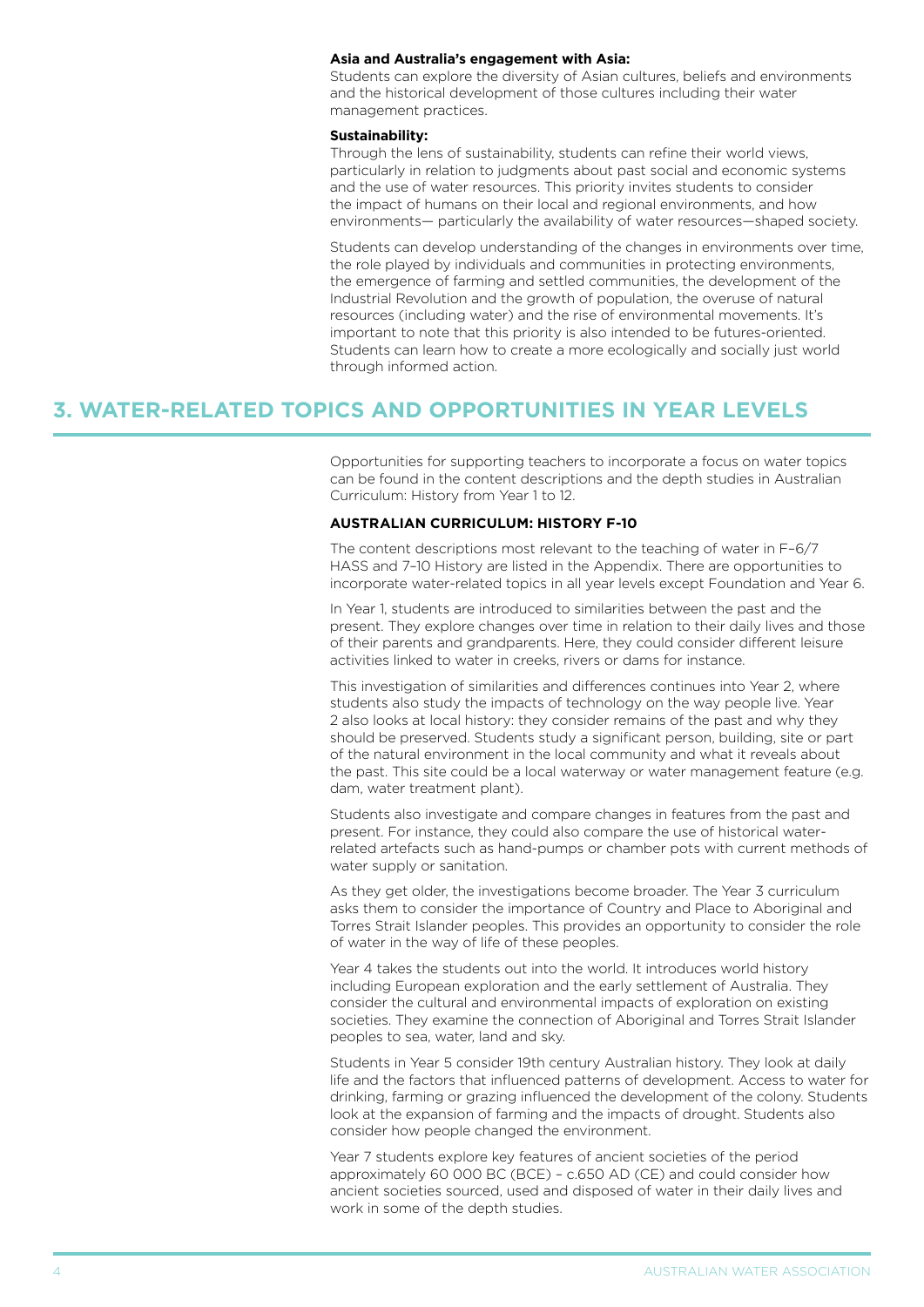In the Year 7 depth studies students can explore the significant beliefs, values and practices of a range of societies including Egyptian, Greek, Roman, Indian, Chinese and very early Australian societies. They can consider how rivers influenced the development of these ancient civilisations such as:

- River Nile in Egypt
- River Tiber in Rome
- Yellow River in China
- Fertile river plains in India.

They can also investigate how water was used and managed in everyday life.

The Year 8 curriculum provides study of history from the end of the ancient period to the beginning of the modern period, c.650 – 1750 AD (CE). Among other topics, students learn about the transformation of the Roman world and key features of the medieval world.

In the three Year 8 depth studies, students explore electives that could include aspects of daily water use and water management in:

- 1. The Western and Islamic worlds, e.g. Medieval Europe
- 2. The Asia-Pacific world, e.g. the achievements of the Khmer civilisation including their water management systems, the reasons for its decline and possible factors such as overuse of water, neglect of public works and effects of climate change.

Year 9 students study the making of the modern world from 1750 – 1918. They can explore the impacts of the Industrial Revolution on living conditions, including within Australia. For instance, how people accessed water for domestic and industrial purposes and managed their wastewater.

In the Year 9 depth study 'Making a better world', students could research water-related aspects of the Industrial Revolution in greater detail such as:

- the technological innovations that arose in to address water supply and sanitation issues at that time
- how people managed their water in everyday life
- the short and long term environmental impacts on catchments and water resources.

In the Year 9 depth study 'Australia and Asia—Making a nation', students could investigate:

- the impact of gold mining in the 1900s on settlement patterns, water resources and the environment
- the experiences of the Europeans and the Chinese in mining areas accessing water at this time
- the living conditions (water supply and sanitation) in Australia around the turn of the twentieth century.

Year 10 students focus on the development of Australia's social, cultural, economic and political models and identities in the modern world from 1918 to the present. Opportunities for incorporating a focus on water are found in developments in technology, public health, longevity and standard of living during the twentieth century.

In the Year 10 depth study 'The globalising world—The environment movement (1960s – present)', students could study of the intensification of environmental effects on water resources as a result of population increase, urbanisation and increasing industrial production. Students could also learn about the growing concern for the environment and the concept of sustainability. This includes the significant events and campaigns that contributed to popular awareness of environmental issues such as the campaign to prevent the damming of Australia's Gordon River.

#### **senior secondary history curriculum**

The Ancient History (see footnote 3 on next page) and Modern History (see footnote 4 on next page) senior secondary curricula require comprehensive work programs that teachers and students will find challenging to complete. Any water-focused resources developed for these subject areas must be targeted to the specific requirements of the curricula.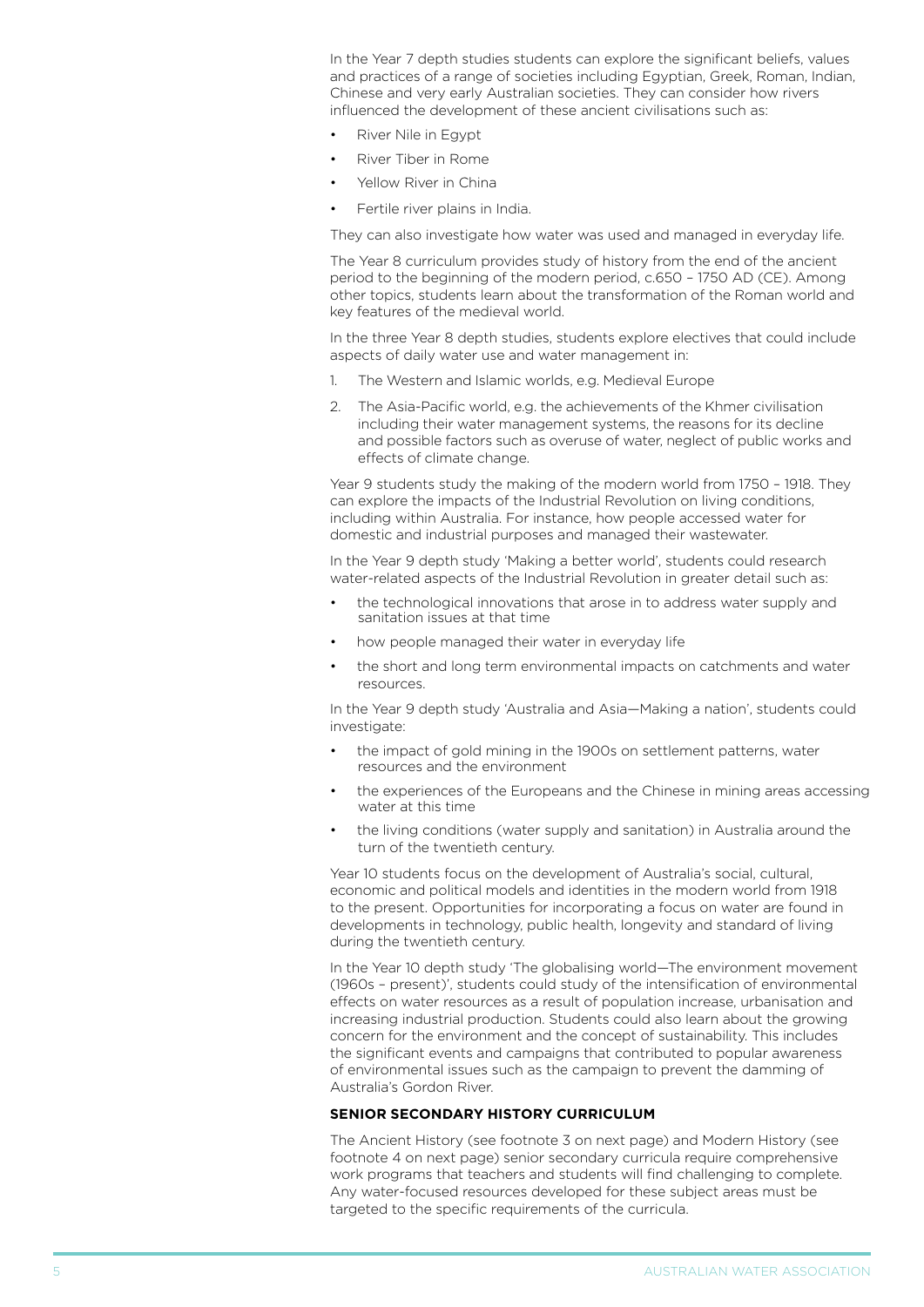#### **Ancient History**

Some opportunities for water-related curriculum activities exist in the Ancient History curriculum. Unit 1 'Investigating the Ancient World' asks students to study an ancient site, event or change, individual or group. A range of options is provided, including an option for an alternative ancient site that has been the subject of controversy.

In Unit 2, students investigate how people lived in two societies in the ancient world. They investigate the chronological and geographical context, social structure, political institutions, economic activities, and one of a list of features that includes technology and engineering. Examples of ancient societies with significant water technologies include:

- Bronze Age Greece: Minoans or Mycenaeans, 2000-1100 BC
- Assyria, 721-612 BC
- Rome, 753-264 BC
- Rome, 264-133 BC

If students focus on the technology and engineering feature, they can explore topics including:

- the technological feats in construction materials and methods related to water infrastructure
- their impact on the household and economic life
- the use of technology in ancient times to access water resources and control the environment
- the impact of water innovations on social, economic and political development and their legacy.

Unit 3 asks students to examine 'People, Power and Authority'. They research one ancient society. Again, location is important: students investigate the geographical context of their society. For example, if they choose Egypt, they consider the importance of the Nile River and agriculture at the beginning of the New Kingdom.

#### **Modern History**

Water-related topics or issues appear in three of the four units Modern History students are required to study. In Unit 1 'Understanding the Modern World', students may choose two topics with at least one topic from a pre-set list. They could, for instance, study the significance of water supply and sanitation in the Industrial Revolution in Britain in the 1890s for living conditions, urbanisation and for the environment.

In Unit 2 'Movements for Change in the 20th century', students investigate two significant movements that led to change in society, including people's attitudes and circumstances. One of the two topics can include an alternative significant movement for change such as environmental sustainability.

Although Unit 4 'The Modern World since 1945' makes no explicit mention of water or environment, it asks students to examine some significant and distinctive features of the modern world, including world order and international relations, conflict, and the implications of globalisation with the ever-increasing mobility of people, the growth of the global economy and overall rise in living standards. Within the study of 'A Globalised World' is an opportunity to explore the impacts on environment (including water), and in the study of 'Movements of People' students could examine the influence of the environment (e.g. water shortages) on those movements.

4 Australian Curriculum, Assessment and Reporting Authority (ACARA) Senior Secondary Curriculum: Modern History <[http://www.australiancurriculum.edu.au/SeniorSecondary/](http://www.australiancurriculum.edu.au/SeniorSecondary/humanities-and-social-sciences/modern-history/RationaleAims) [humanities-and-social-sciences/modern-history/RationaleAims](http://www.australiancurriculum.edu.au/SeniorSecondary/humanities-and-social-sciences/modern-history/RationaleAims)> Accessed 31 July 2016

<sup>3</sup> Australian Curriculum, Assessment and Reporting Authority (ACARA) Senior Secondary Curriculum: Ancient History <http://www.australiancurriculum.edu.au/Senior [humanities-and-social-sciences/ancient-history/RationaleAims](http://www.australiancurriculum.edu.au/SeniorSecondary/humanities-and-social-sciences/ancient-history/RationaleAims)> Accessed 31 July 2016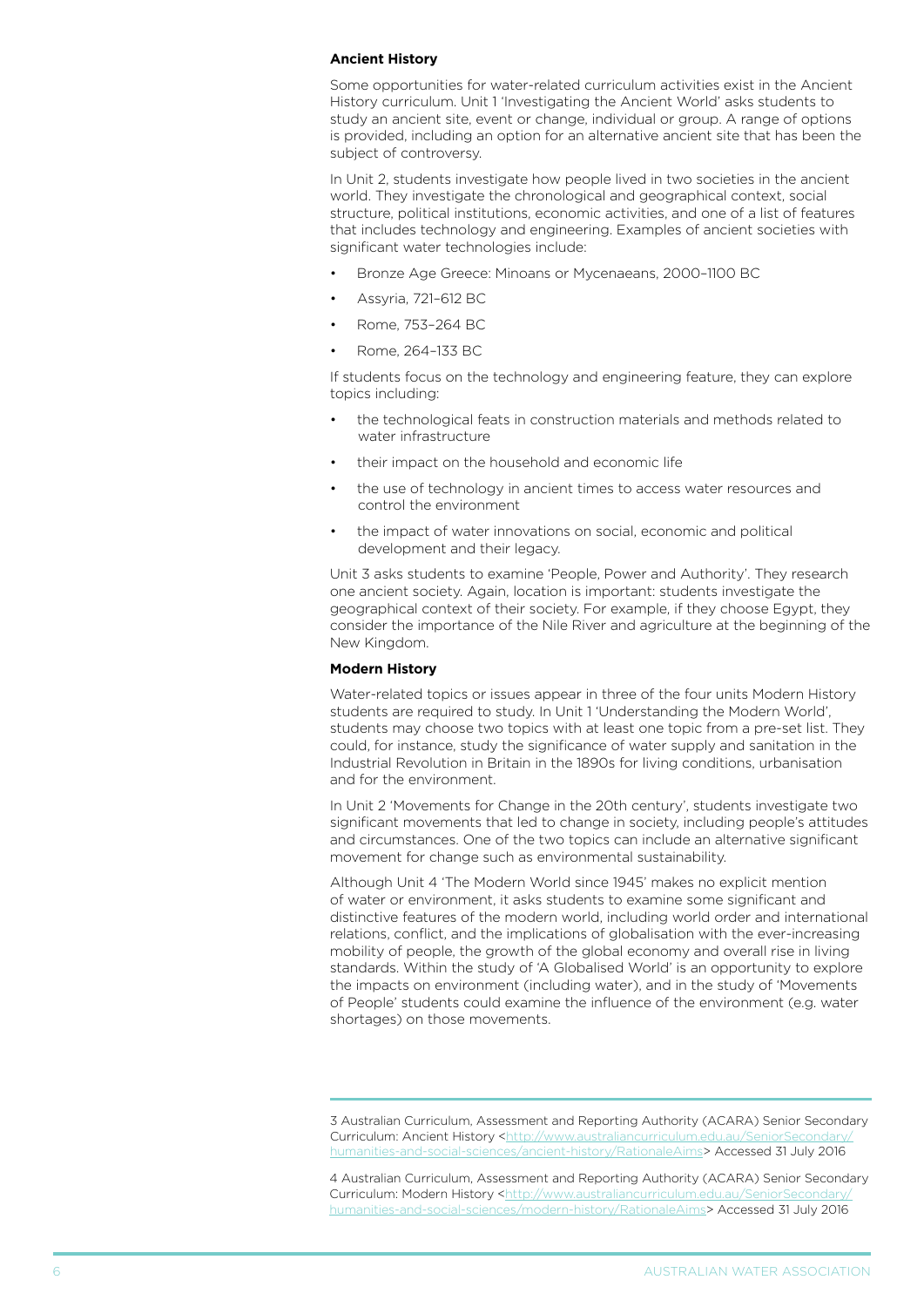While many resources exist to support the teaching and learning of History from Foundation to Year 10, very few make explicit links between water-related issues and the Australian Curriculum: History. The existing aligned resources are videos on the ABC Splash web site which were identified in the curriculum audit. One of the ABC Splash videos tells the story of the Snowy Mountains Scheme in 1949 and the European migrants that worked on that project. Interestingly, this video addresses an additional Year 10 history content description i.e. 'the impact of changing government policies on Australia's migration patterns, including abolition of the White Australia Policy, Populate or Perish'. (ACDSEH145). This demonstrates that specific water topics may align to history content descriptions other than those water-related descriptions listed in the appendix.

In the Senior Secondary Australian Curriculum: History, no resources were found that aligned water-related issues to the curriculum.

### **5. GAPS AND RECOMMENDATIONS**

#### **GAPS**

Opportunities for supporting History teachers with resources abound because very few resources exist that align water-related issues with the Australian Curriculum: History. Key water topics were mapped against the content descriptions in Years 1–10. Gaps include:

- a comparison of how students, their parents and their grandparents used water in their daily lives when they were children e.g. how they used water in their leisure time (Year 1)
- an investigation of a water-related building, site or waterway in the local community and what it reveals about the past. Students could explore the impact of changing water technologies on how people live (Year 2)
- the importance of a waterway or lake to Aboriginal and/or Torres Strait Islander peoples who belong to a local area (Year 3)
- the ways Aboriginal and/or Torres Strait Islander peoples are connected to waterways and the implications for their daily lives (Year 4)
- how the availability of water influenced early European settlement and patterns of development and the daily lives of the inhabitants (Year 5)
- how European settlement altered waterways and the environment (Year 5)
- the impact of droughts on the development of a colony (Year 5)
- how ancient Egyptian, Greek, Roman, Chinese, and Indian societies used water (Year 7)
- how the rivers in ancient societies influenced the civilisation that developed there (Year 7)
- the role of water management in the rise of the Khmer civilisation and theories of the decline of Angkor e.g. the overuse of water resources, neglect of public works as a result of ongoing war, and the effects of climate change (Year 8)
- how people's use of water changed in the Industrial Revolution (Year 9)
- the role of water management and technological innovations in the industrialisation of Britain and Australia (Year 9)
- the short and long-term impacts of the Industrial Revolution on the environment (Year 9)
- the impacts on waterways and water resources in the twentieth century as a result of population increase, urbanisation and increasing industrial production (Year 10)
- significant events and campaigns that contributed to popular awareness of environmental issues, such as the campaign to prevent the damming of Australia's Gordon River (Year 10).